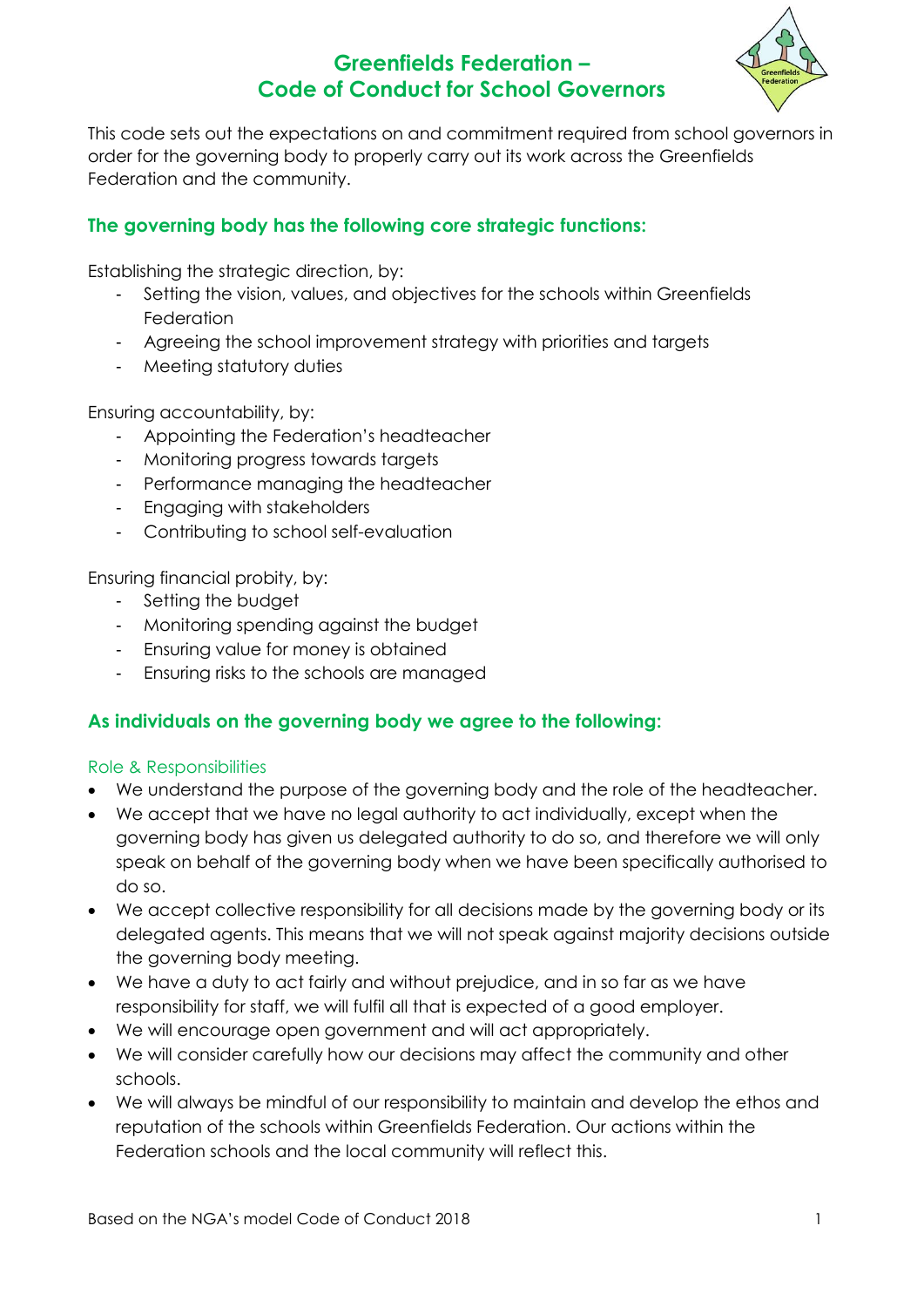

- In making or responding to criticism or complaints affecting the schools within Greenfields Federation we will follow the procedures established by the governing body.
- We will actively support and challenge the headteacher.
- We will accept and respect the difference in roles between the governing body and staff, ensuring that we work collectively for the benefit of the Greenfields Federation schools.
- We will respect the role of the leaders and their responsibility for the day to day management of the schools and avoid any actions that might undermine such arrangements.
- We agree to adhere to the schools' rules and polices and the procedures of the governing body as set out by the relevant governing documents and law.
- When formally speaking or writing in our governing role we will ensure our comments reflect current school policy even if they might be different to our personal views.
- When communicating in our private capacity (including on social media) we will be mindful of and strive to uphold the reputation of the schools.

## **Commitment**

- We acknowledge that accepting office as a governor involves the commitment of significant amounts of time and energy.
- We will each involve ourselves actively in the work of the governing body, and accept our fair share of responsibilities, including service on committees or working groups.
- We will make full efforts to attend all meetings and where we cannot attend explain in advance why we are unable to.
- We will get to know the schools within Greenfields Federation well and respond to opportunities to involve ourselves in school activities.
- We will visit the schools, with all visits to school arranged in advance with the staff and undertaken within the framework established by the governing body and agreed with the headteacher.
- We will consider seriously our individual and collective needs for training and development, and will undertake relevant training.
- We accept that in the interests of open governance, our full names, date of appointment, terms of office, roles on the governing body, attendance records, relevant business and pecuniary interests, category of governor and the body responsible for appointing us will be published on the schools' websites.
- In the interests of transparency, we accept that information relating to governors will be collected and logged on the DfE's national database of governors (Edubase).
- In the interests of safeguarding, we accept that all governors must hold an enhanced DBS check and all new governors must apply for one within 21 days of appointment to the governing body.

### **Relationships**

 We will strive to work as a team in which constructive working relationships are actively promoted.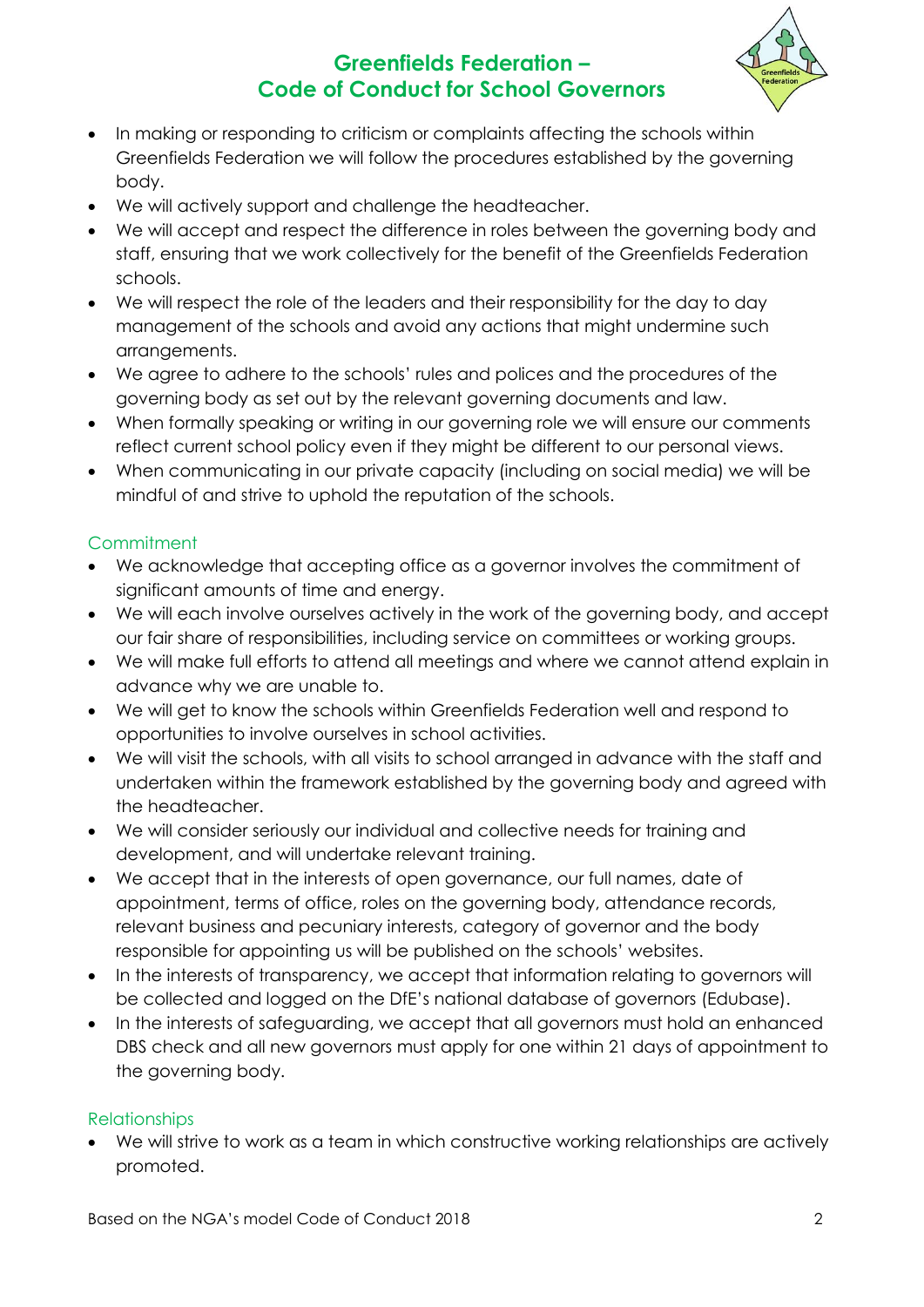

- We will express views openly, courteously and respectfully in all our communications with other governors, the clerk to the governing body and school staff both in and outside of meetings.
- We will support the chair in their role of ensuring appropriate conduct both at meetings and at all times.
- We are prepared to answer queries from other governors in relation to delegated functions and take into account any concerns expressed, and we will acknowledge the time, effort and skills that have been committed to the delegated function by those involved.
- We will seek to develop effective working relationships with the headteacher, staff and parents, the local authority and other relevant agencies and the community.

## **Confidentiality**

- We will observe complete confidentiality when matters are deemed confidential or where they concern specific members of staff or pupils, both inside or outside school.
- We will exercise the greatest prudence at all times when discussions regarding school business arise outside a governing body meeting.
- We will not reveal the details of any governing body vote.
- We will ensure all confidential papers are held and disposed of appropriately.

### Conflicts of interest

- We will record any pecuniary or other business interest (including those related to people we are connected with) that we have in connection with the governing body's business in the Register of Business Interests, and if any such conflicted matter arises in a meeting we will offer to leave the meeting for the appropriate length of time.
- We accept that the Register of Business Interests will be published on the schools' websites.
- We will also declare any conflict of loyalty at the start of any meeting should the situation arise.
- We will act in the best interests of the schools within Greenfields Federation as a whole and not as a representative of any group, even if elected to the governing body.

#### Ceasing to be a governor

 We understand that the requirements relating to confidentiality will continue to apply after a governor leaves office.

#### Breach of this code of conduct

- If we believe this code has been breached, we will raise this issue with the chair and the chair will investigate; the governing body will only use suspension/removal as a last resort after seeking to resolve any difficulties or disputes in more constructive ways.
- Should it be the chair that we believe has breached this code, another governor, such as the vice chair will investigate.